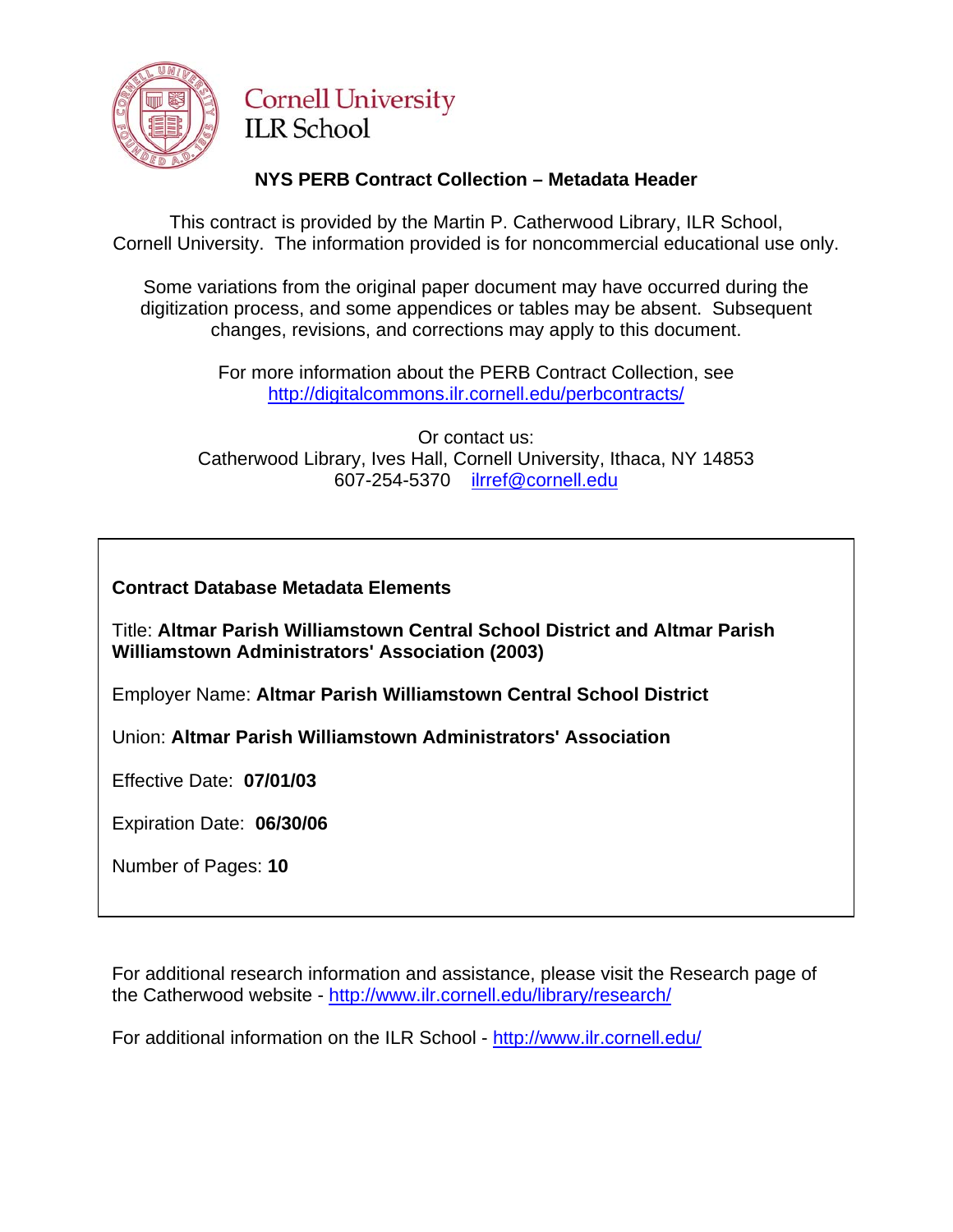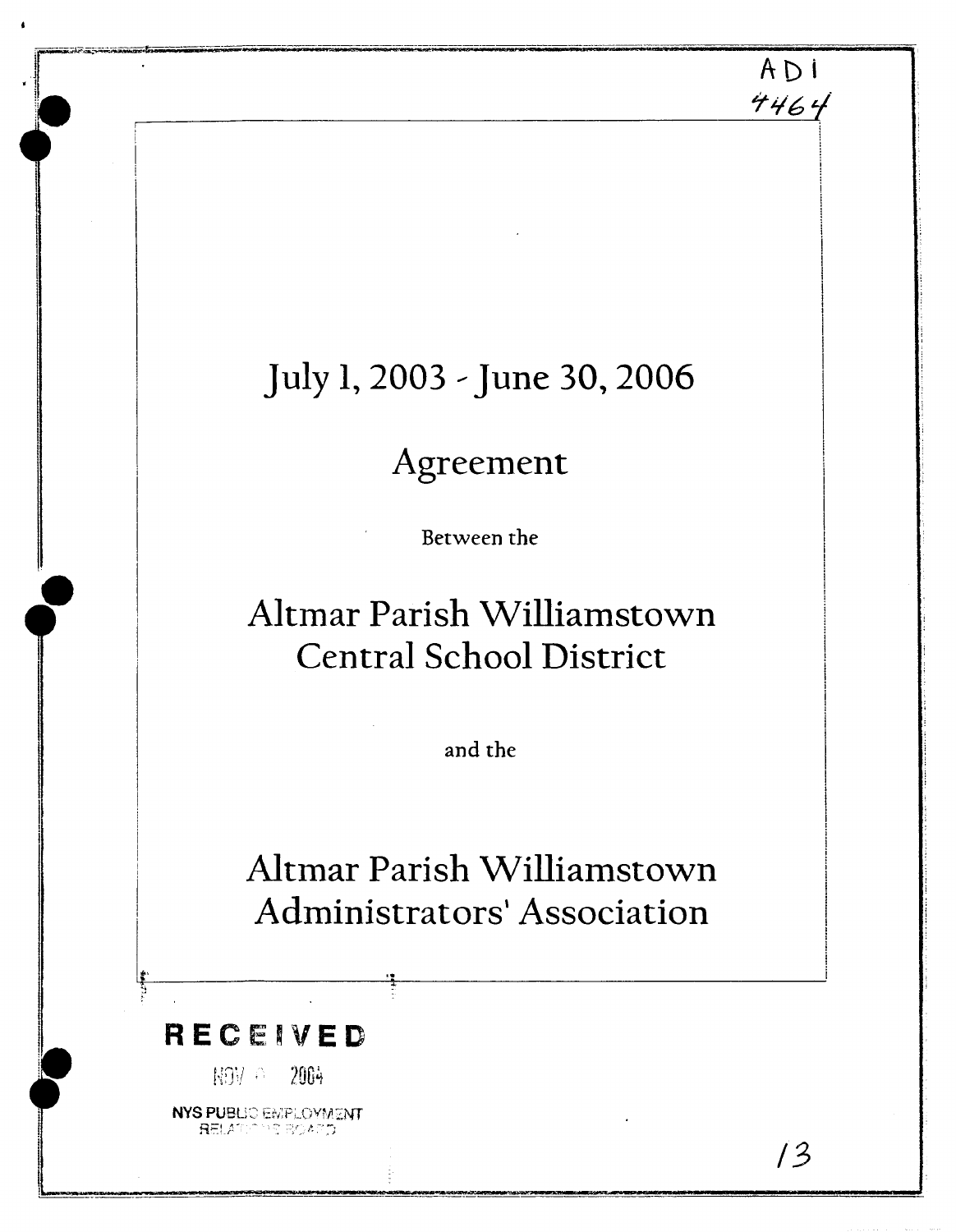# **I. UNIT MEMBERSHIP**

The membership of the Administrative Bargaining Unit is comprised of the Building Principals, Assistant Principals, Director of Pupil Personnel Services, Director of Information Services, and the Director of Health, Physical Education and Athletics. The Building Principals, Director Information Services, HPEA and the Director of Pupil Personnel Services are 12-month employees. The Assistant Principals are **11**  month employees. Unit members that are 11-month employees are expected to work weekdays from September 1<sup>st</sup> through June 30<sup>th</sup>, except for the approved Administrative Holidays, unless vacation leave has been approved. The eleventh month of employment will be 20 days of work during July and/or August, to be approved by the immediate supervisor.

#### EVALUATION OF ADMINISTRATORS II.

### A. Purposes of Evaluations

- I. The purposes of evaluations are to improve the quality of education in the Altmar-Parish-Williamstown Central School Djstrict, to help administrators improve their skills and to compile information to use as one of the bases to validate decisions concerning continuation of employment.
- 2. The superintendent will evaluate all building principals, and directors as described in Item I. The assistant principals will be evaluated by their building principals.

# B. Goal **Setting**

At a time mutually agreed upon, but prior to the opening of school, each building administrator and director will review with the superintendent their goals for the approaching academic year. The goals must be written and reflect the greatest needs of their building or department and, wherever possible, based on data driven analysis. Accompanying these goals should be written timelines and measuring devices to be used to determine success.

# C. Review Sessions

Administrators should arrange review sessions with the superintendent to demonstrate their progress toward achieving their goals. At least one session should be held before April **1".** 

# **D.** Evaluation Reports and Conferences

- I. The superintendent will evaluate, in writing, each administrator under his charge before May I". A conference must be arranged ro review such reports.
- 2. Building Principals will evaluate their assistants according to a plan that they set up at the beginning of the school year.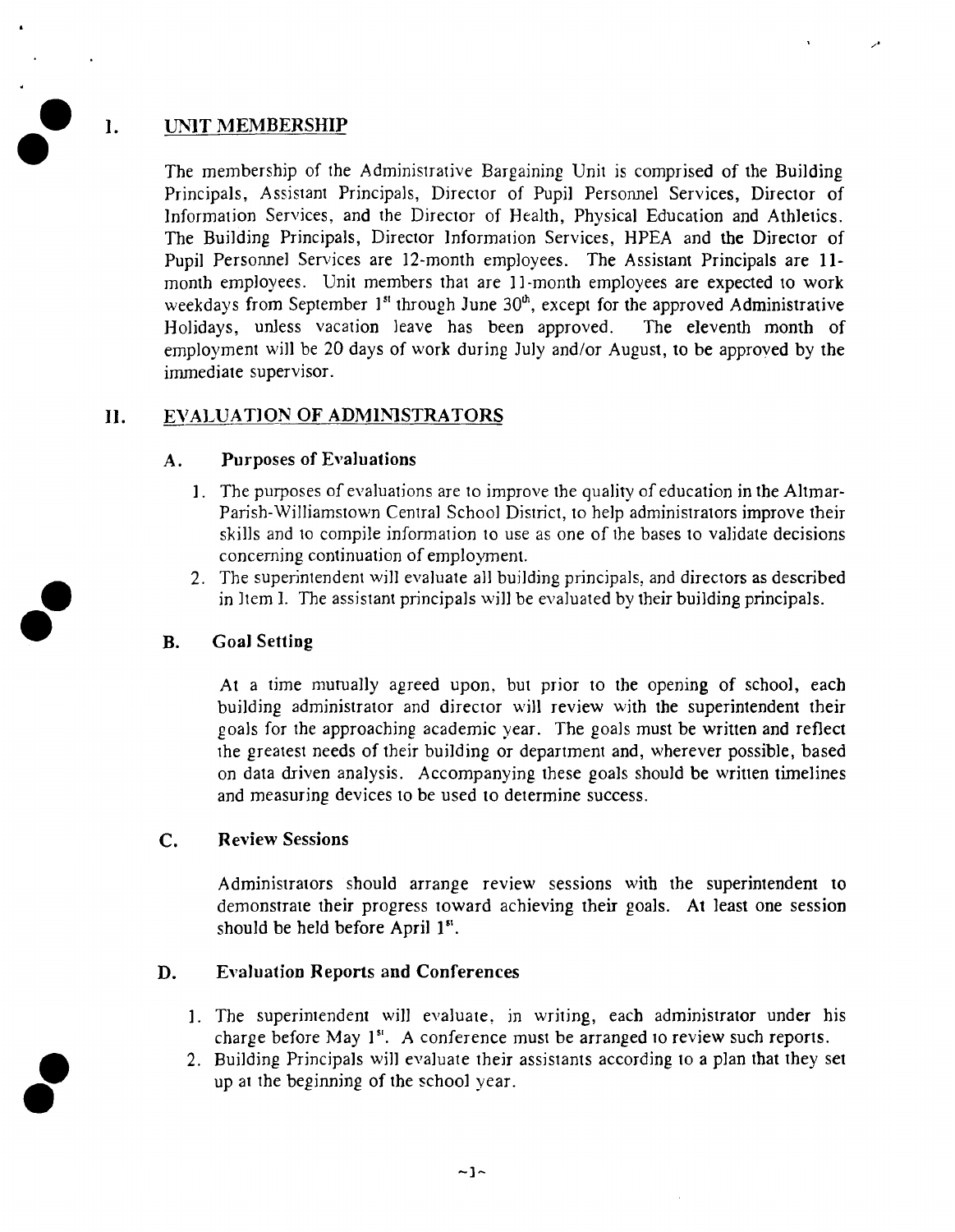### **111.** VACATIONS

Vacation leave will be granted according to the following schedule:

For 12 month employees:

| <b>Years of Experience</b> | <b>Vacation Leave</b> |
|----------------------------|-----------------------|
| 0 to 10 years              | 20 days/year          |
| over 10 years              | 25 days/year          |

For 11 month employees: 15 days/year.

- (a) Experience is defined as years of service as an administrator in the district.
- (b) Vacation Unit members are encouraged ro take vacation leave when students are not in session. However, with the approval of the Superintendent, up to five (5) days may be taken when students are jn session.
- (c) Administrators are encouraged to utilize all vacation in the school year that such rime is granred. If, however, an administraror is unable to utilize all vacation rime in a given school year, the administrator is permitted to carry over any unused vacation days, but such days must be used by September 1st of the next school year. If such "carry over" days are not used by September 1<sup>st</sup>, such days will become part of the Adminisrrator's personal "unused sick day accumulation".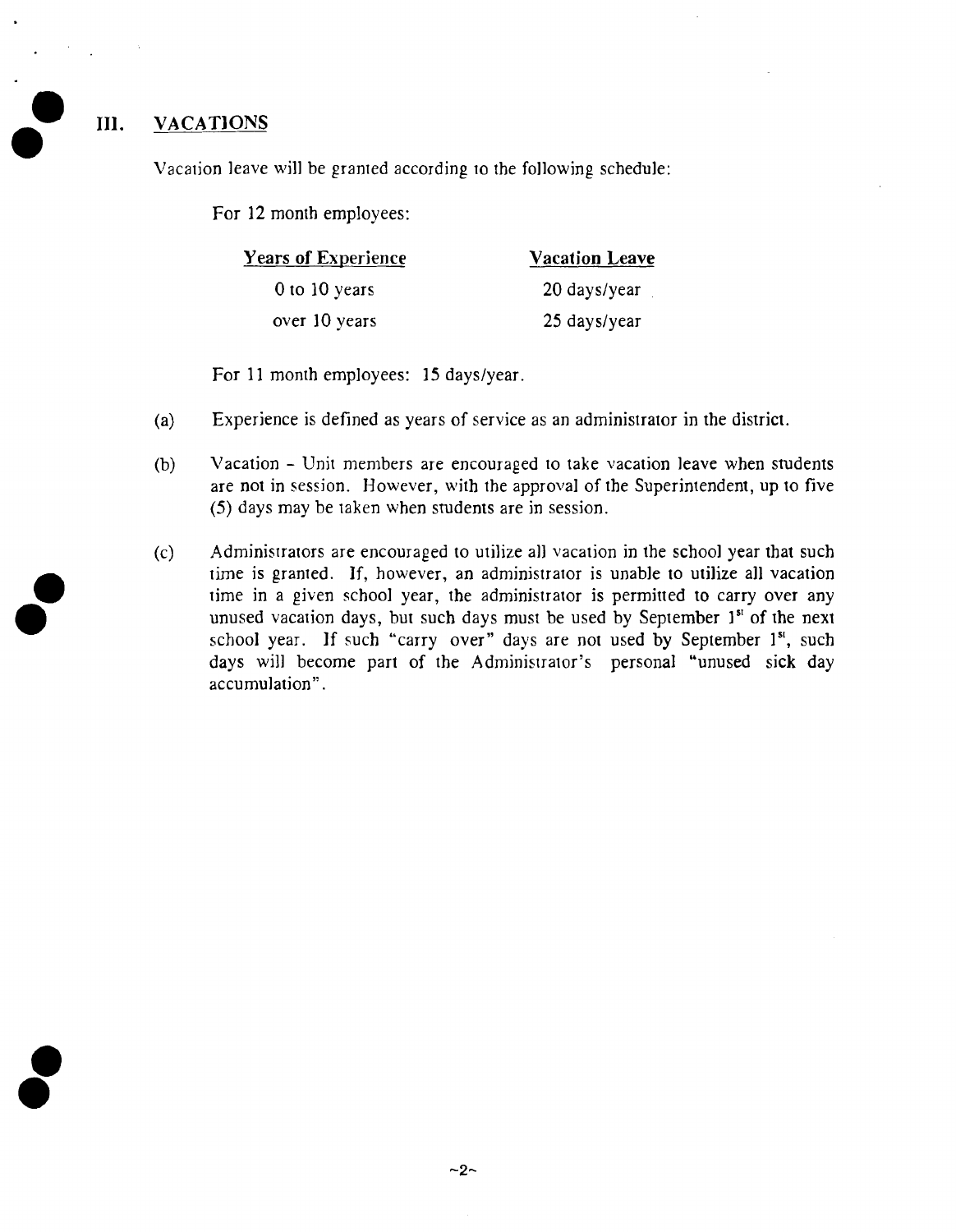#### **HOLIDAYS** IV.

Members of the Adminisrrarors' Associarion will be given the same holidays as those granted to members of the Civil Service Employees Association.

#### **V. INSURANCE**

The district will provide the following coverages to unit members:

- $(a)$ Life lnsurance - **\$40,000** - District pays **100%.**
- $(b)$ Dental lnsurance - The District will provide the Blue Cross/Blue Shield Traditional Plan or equivalent for each unit member. The District will pay **92%**  of the cost for both individual and dependent plans.
- $(c)$ Major Medical and Basic Health Insurance Coverages - will be provided each unit member in accordance with programs provided the unit members of the APW Faculty Association. The District pays 92% of the cost for both individual and dependent plans.
- $(d)$ IRS **125** Flexible Spending Program - The District will enroll unit members in the IRS **125** Flexible Spending Program from which employee contributions toward the Health lnsurance premiums will be paid.
- $(e)$ Vision lnsurance - The District will provide the Blue Cross/Blue Shield Focus Vision plan or its equivalent for each unit member. The District will pay **92%**  of the cost for both individual and dependent plans.
- $(f)$ Employee Assistance Program - All unit members shall participate in the District's Employee Assistance Program at no cost to the employees.

In the event a member of the bargaining unit is not insurable at the regular rate for a person their age, the District will pay a premium equal to the regular rate towards an insurance policy that the administrator purchases.

Unit members shall also have the option of electing to take the premium cost of the life insurance in additional salary and purchasing his/her own insurance.

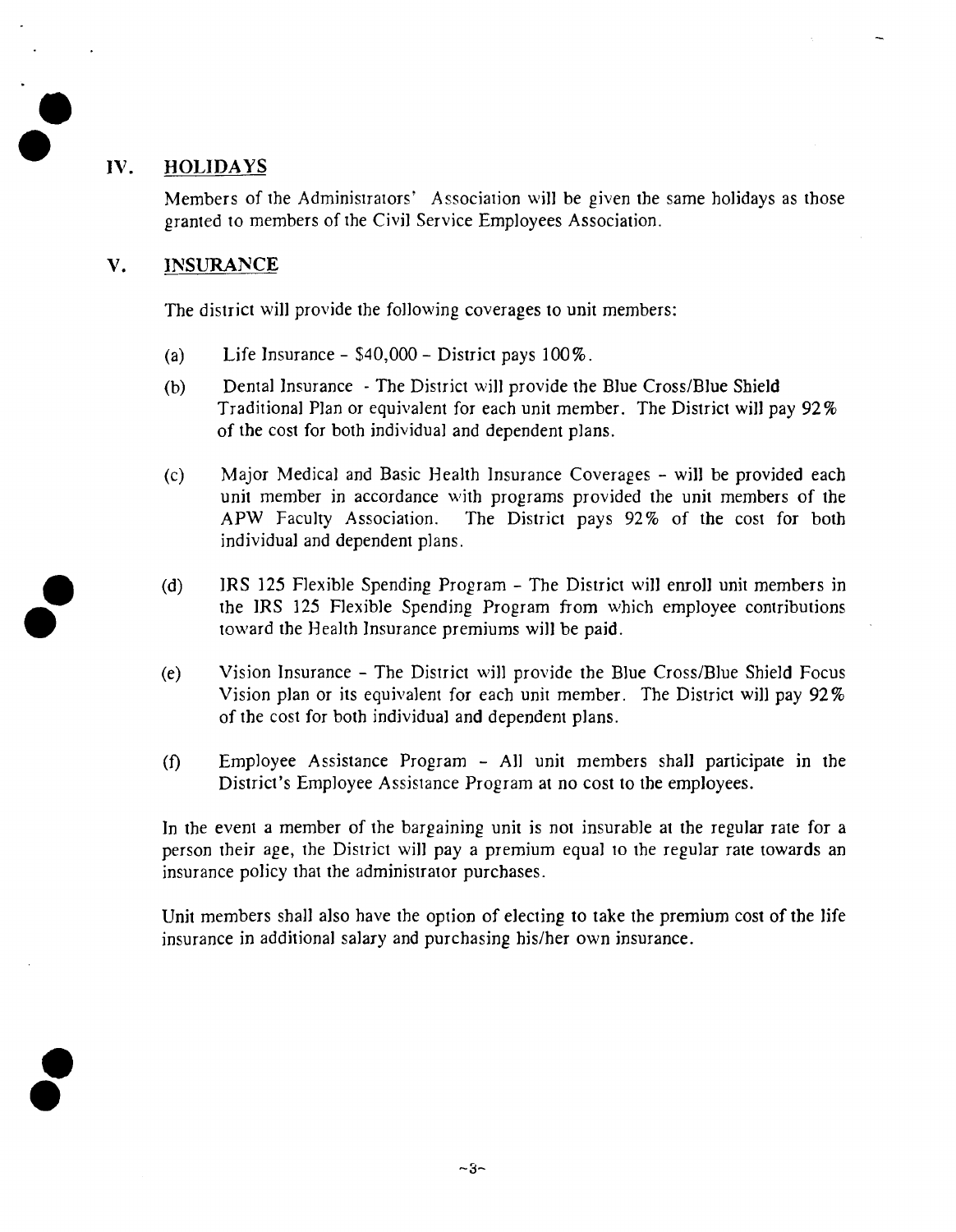#### V1. PAID LEAVES OF ABSENCE

#### A. PERSONAL OR FAMILY ILLNESS

- 1) Twelve-month unit members will receive 18 days per year for personal or family illness. Eleven-month unit members will receive 16.5 days per year for personal or family illness.
- 2) Unused personal or family illness days for 12-month unit members may accumulate to a maximum of 240 days. Unused personal or family illness days for I1 -month unit members may accumulate to 230 days. Any unused days that exceed the aforementioned maximum as of the end of June, will not be cumulative.
- 3) With the approval of the Superintendent, a maximum of 3 days per year may be taken for personal leave, to be deducted fiom the yearly allotment of personal or family illness leave days. Whenever possible, a 72 hour notice should be given.
- 4) The above notwithstanding, such personal days and/or days without pay shall not be used to extend a vacation period in either direction, except in the case of emergency with approval of the Superintendent or his/her designee. The decision of the Superintendent shall not be subject to the grievance procedure and shall not constitute a precedent for any future requests.
- 5) Upon retirement, i.e., the time the employee draws benefits fiom the New York State Teachers' Retirement System, an employee shall receive a lump sum retirement equivalent to \$60.00 times the number of sick days he/she has accumulated at the time of retirement. However, under no circumstances will the "lump sum retirement award" for unused sick leave be calculated by a "number of days" factor that is greater than the contractually agreed upon maximum number of allowable accumulated sick leave.

#### B. BEREAVEMENT LEAVE

The district will grant a unit member up to 5 school days in the event of a death in the member's immediate family, i.e., spouse, child, parent, sibling, motherin-law, father-in-law, or household member residing with the employee.

#### VI1. DUES DEDUCTION

Payroll deduction for membership dues in the School Administrators Association of New York State will be made available to members of the bargaining unit.

#### VIII. PHYSICAL EXAMS

**f** The District requires that each administrator has an annual physical examination before September 1<sup>st</sup> of each fiscal year, and that a copy of the exam results be filed with the

 $-4-$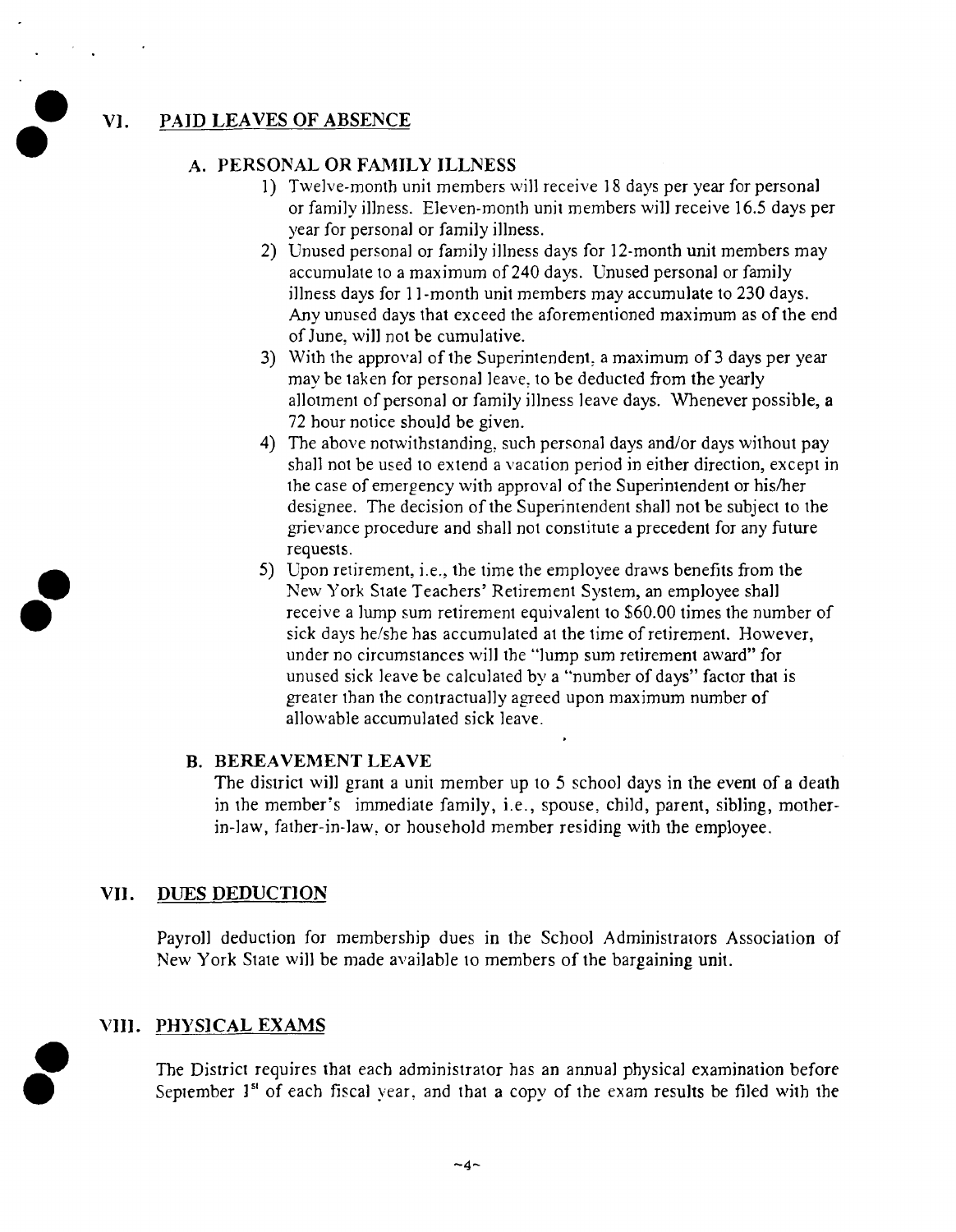Superintendent of Schools for placement in the administrator's personnel folder. The District will pay up to *\$200* for the cost of any such examination afier the exam has been submitted to the employee's health insurance plan for payment.

# **IX. GRADUATE COURSES**

The District agrees to reimburse administrators the cost of tuition for courses taken and passed at an accredited institution up to one semester course per year. Administrators must receive approval of the Superintendent for the course prior to the beginning of the course if tuition reimbursement is expected.

#### $\mathbf{X}$ . **GRIEVANCE AND ARBITRATION PROCEDURE**

#### **1. Definitions**

- A. Grievance: A grievance is a dispute concerning the interpretation, application or claimed violation of a specific term or provision of this Agreement.
- B. Immediate Supervisor: The School District employee to whom the bargaining unit employee is directly responsible (Superintendent or Building Principal).

#### **2. Procedure**

A grievance may be raised by an employee within the negotiating unit covered by this Agreement. Once a grievance is raised, the following procedure must be pursued.

#### **Step I -Informal Stage**

A grievance shall first be discussed orally by the grievant with his/her immediate supervisor.

#### **Step 2** - **Formal Stage**

- a) Any grievance not resolved in Step 1 shall be reduced to writing, signed by the employee and presented to the Superintendent (with a copy to the immediate supervisor, if not the Superintendent) within ten **(3** 0) regular work days following the occurrence giving rise to the grievance. The written grievance must be signed and set forth the specific claim and the remedy sought, along with a statement of the facts surrounding the grievance.
- b) The Superintendent may call a meeting of the parties within ten (10) regular workdays after the presentation of the written grievance referred to in paragraph A. above, in after the presentation of the written grievance referred to in paragraph A. above, in<br>order to clarify all of the facts, and positions of the affected staff with respect to the<br>grievance. Within twenty (20) regular work da grievance. Within twenty (20) regular work days after the presentation of the written<br> **0 1 a 1 a 1 a 1 a 1 a 1 a 1 a 1 a 1 a 1 a 1 a 1 a 1 a 1 a 1 a 1 a 1**

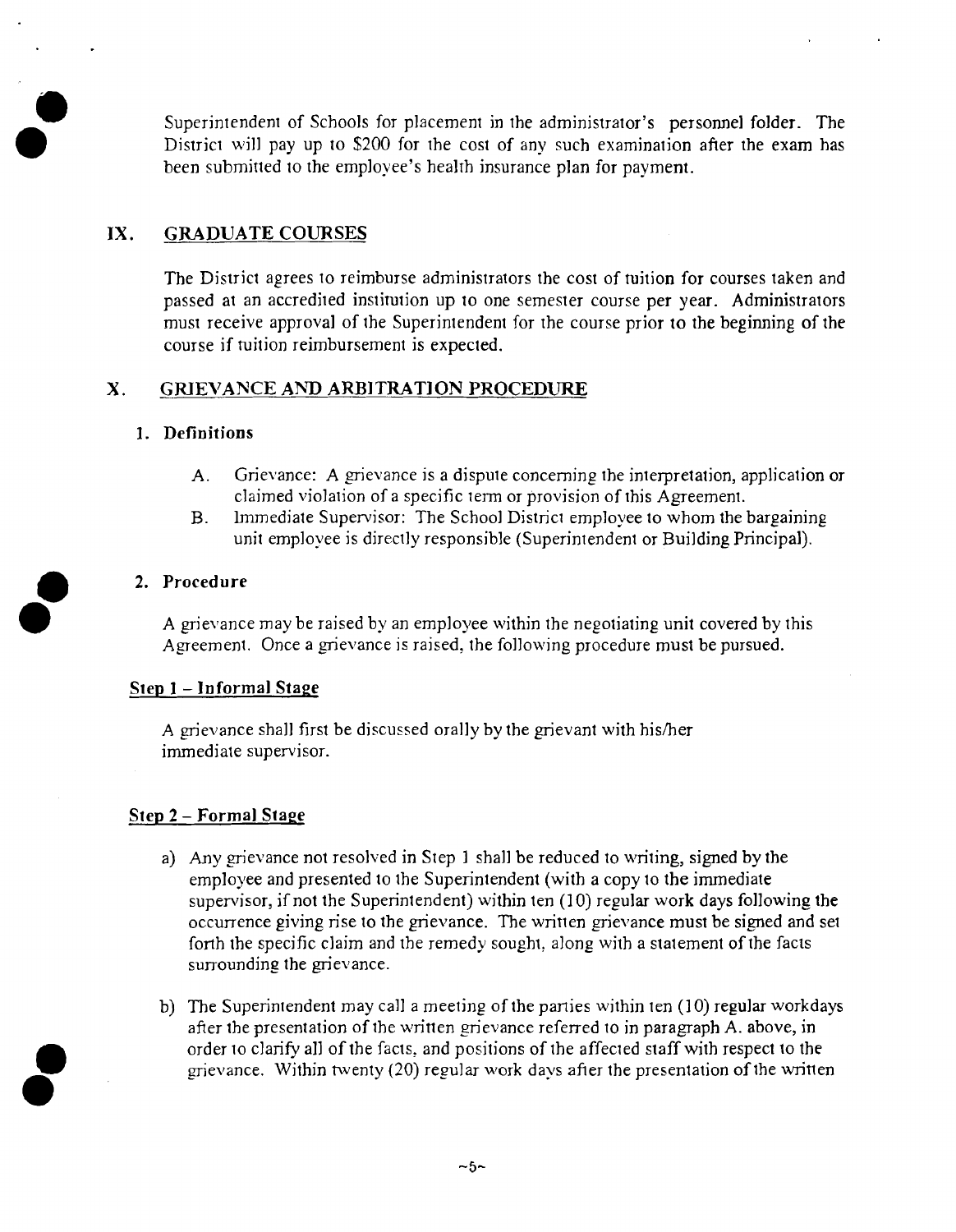grievance referred to in paragraph A. above, the Superintendent will deliver his/her decision in writing to the grievant, with copies to the Association President.

#### **Step 3** - **Arbitration**

- A. If the aggrieved party is not satisfied with the decision at Step 2, and the Association determines that the grievance is meritorious, they may, within a time limit of twenty (20) calendar days afier receipt of the Step 2 answer, submit the unresolved gievance in writing (copy to the Superintendent) to a mutually agreed upon arbitrator, or, if none, to the Public Employment Relations Board.
- B. The arbitrator selected shall hear the matter promptly and will issue his decision not later than fourteen (14) calendar days from the date of the close of the hearings, or if oral hearings have been waived, then from the date the final statements and proofs are submitted to him.
- C. The decision or award rendered by the desipated arbitrator shall be advisory only and non-binding on the parties.
- D. The fees and expenses of the arbitrator will be shared equally by the District and the Association.
- E. The Association shall have the option of waiving the Step 3 advisory arbitration state, and proceed directly from Step 2 to Step 4.

#### **Step 4** - **Appeal Stage**

If the aggrieved party is still not satisfied with the decision, he/she may within fifteen (15) school days afier the receipt of the arbitrator's recommendation, or afier receipt of the Superintendent's decision in Step 2, in the event that Step 3 advisory arbitration is waived, make a written request to the Board of Education for review and determination. The Board will then hold an executive session on the grievance. Within fifieen (15) school days afier the session, the Board will issue the final decision on the grievance.

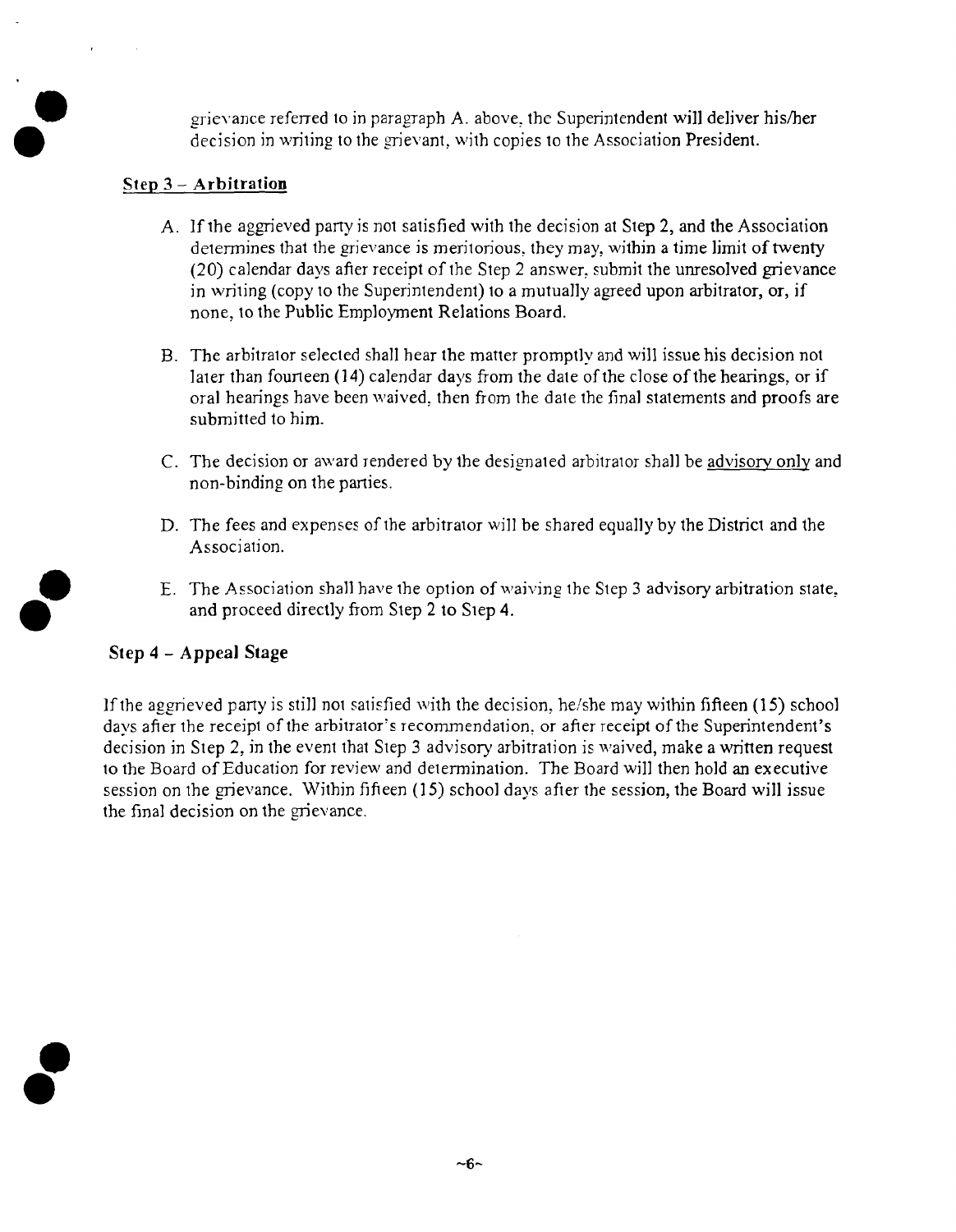#### **a- XI. RETIREMENT BENEFITS**

Administrators who retire from the Altmar Parish Williamstown School District may elect to continue health and dental insurance coverage under the District insurance plans with the same benefits, the same District contribution, and with the same class of coverage (i.e., individual or family) as was in effect one year to the date of the administrator's retirement. Any increase in benefits accorded active District employees afier an administrator's retirement shall be available to the retired administrator, and the cost of such improvement shall be pro-rated at the rate of contribution in effect at the time of retirement of such administrator. District contributions to a retiree's health insurance premium shall terminate upon the retired administrator's becoming eligible for Medicare. Each retiring administrator will also receive a stipend equivalent to \$1,000 for each year of service in the district. To be eligible for these benefits, administrators will have had to work in the District for at least five (5) years.

### **XI]. ADMIMSTRATIVE TRANSFER**

Members of the Administrarors' Association who express a desire to be considered for an administrative opening in the district will be afforded the courtesy of an interview with the Superintendent of Schools prior to the posting of any administrative position. All members of the Administrators' Association will be notified of any administrative openings as soon as they become available and will have ren (10) business days to advise the Superintendent of their desire to be considered for the opening.

Staff assignments, however, are within the discretion of the superintendent as long as the assignments are within the proper tenure or civil service area.

#### **XIII. PROFESSIONAL RELATIONSHIP**

In order to effectively fulfill performance responsibilities of their positions by adhering to and enforcing the collective bargaining agreements with other district units (e.g., Teachers' Association, Civil Service, Clerical, etc.), the members of the Admjnistrarors' Association will have input into District negotiation proposals for these units.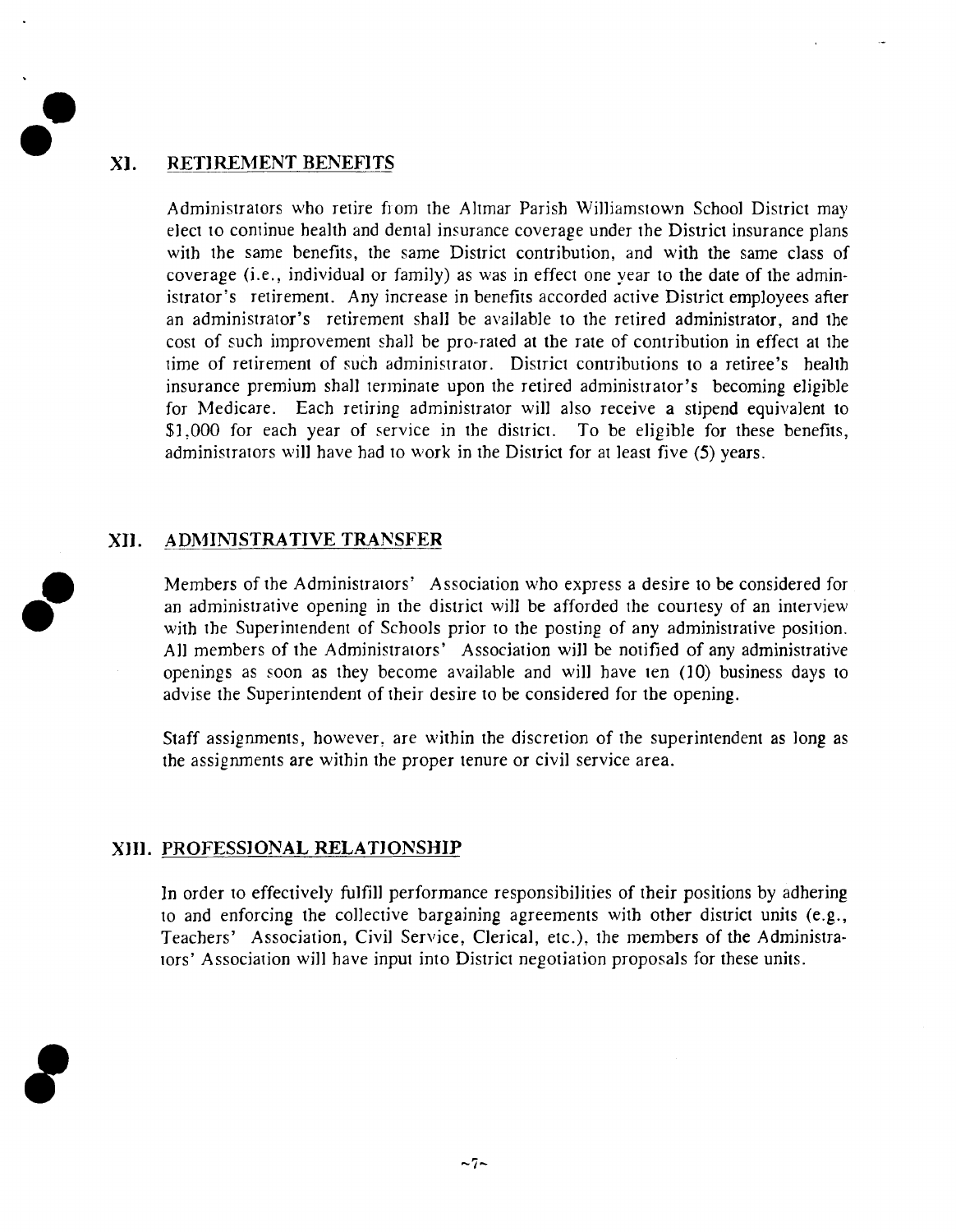#### **XIV. MEETJNGS WITH THE BOARD OF EDUCATION a**

In order to facilitate articulation between the District and the APWAA, both parties agree to meet together a minimum of IWO (2) times during each school year (preferably once in the Fall and once in the Spring). Every effort will be made by the Superintendent to give adequate notice for BOE reports and/or appearances.

### **XV. SALARY**

To the extent feasible and upon receipt of a properly signed authorization from the administrator, the District will arrange for direct deposit of the employee's paycheck.

- c) 2003-2004 fiscal year the salary paid each unit member will be increased by  $3\%$ over the annual salary agreed to for the 2002-2003 fiscal year.
- d) 2004-2005 fiscal year the salary paid each unit member will be increased by  $3.25\%$ over the annual salary agreed to for the 2003-2004 fiscal year.
- e) 2005-2006 fiscal year the salary paid each unit member will be increased by 3.5% over the annual salary agreed to for the 2004-2005 fiscal year.

In each of the latter two years of the agreement, the Superintendent may award an additional merit stipend of .5% of the unit members' salary, to be added to the base pay, to be given for superior performance by the individual. Merit stipends will not be automatic and will be subject to the following criteria:

- I. Exceeding goal expectations.
- 2. Playing a significant role in assuring: student success on the NY State Assessments and Regent's Exams; a positive student disciplinary experience; and a strong and beneficial parent/community relationship.
- 3. Demonstrating value as a district team player.

In the latter two years of the agreement, an additional .5% stipend may be awarded to one unit member who has demonstrated some exemplary service to the APW School District during the school year.

These stipends will be decided upon by the Superintendent in early June and given as a separate check before the end of the school year.